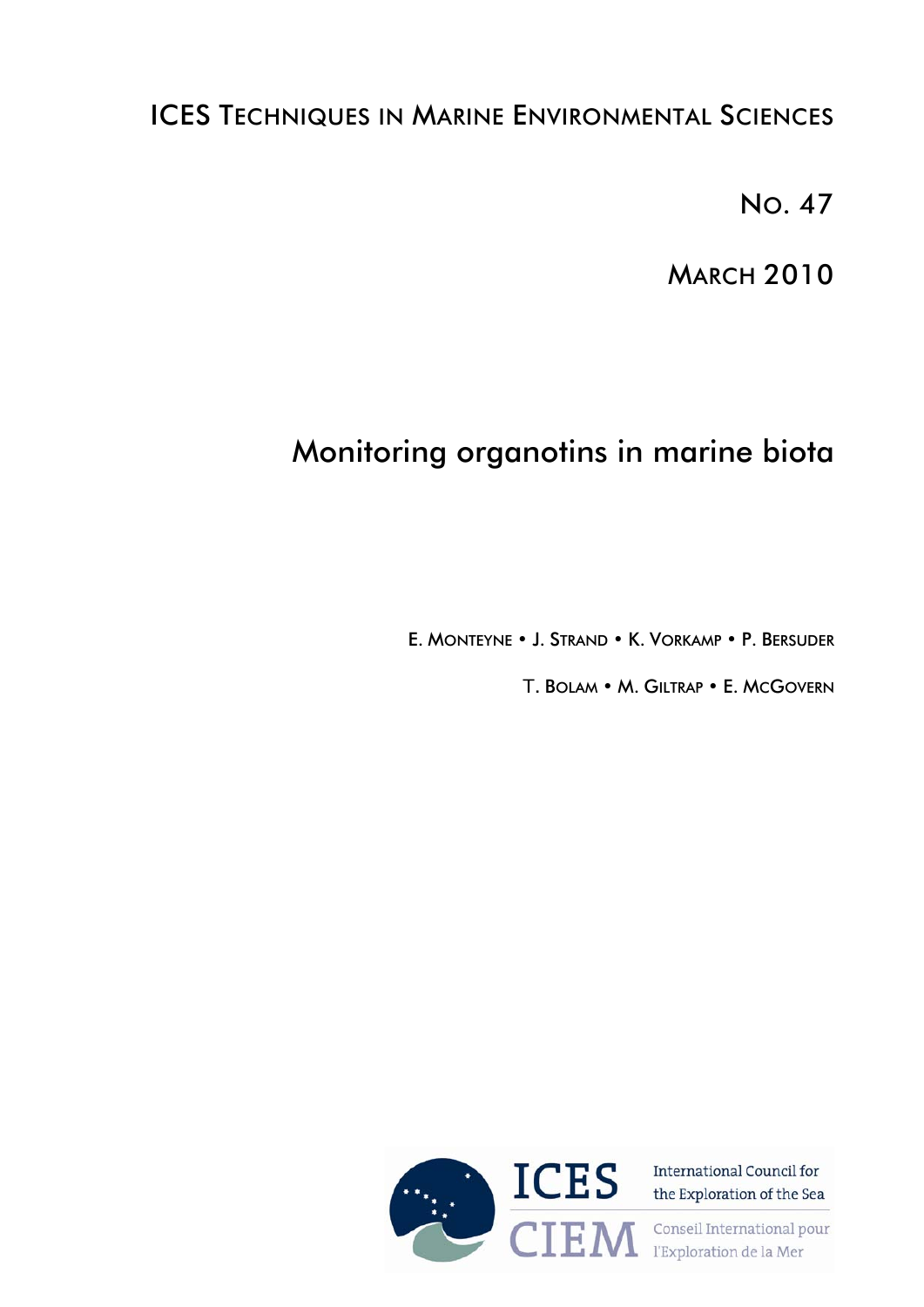## **International Council for the Exploration of the Sea Conseil International pour l'Exploration de la Mer**

H. C. Andersens Boulevard 44–46 DK‐1553 Copenhagen V Denmark Telephone (+45) 33 38 67 00 Telefax (+45) 33 93 42 15 www.ices.dk info@ices.dk

Recommended format for purposes of citation:

Monteyne, E., Strand, J., Vorkamp, K., Bersuder, P., Bolam, T., Giltrap, M., and McGovern, E. 2010. Monitoring organotins in marine biota. ICES Techniques in Ma‐ rine Environmental Sciences No. 47. 16 pp.

Series Editor: Paul D. Keizer

For permission to reproduce material from this publication, please apply directly to the General Secretary. Correspondence concerning the details of any method or procedure should be directed to the author(s).

This series presents detailed descriptions of methods and procedures relating to chemical and biological measurements in the marine environment. Most techniques described have been selected for documentation based on performance in ICES or other intercalibration or intercomparison exercises: they have been carefully evaluated and shown to yield good results when correctly applied. They have also been subject to review by relevant ICES working groups, but this is not to be construed as constituting official recommendation by the Council.

ISBN 87‐7482‐050‐8

ISSN 0903‐2606

© 2010 International Council for the Exploration of the Sea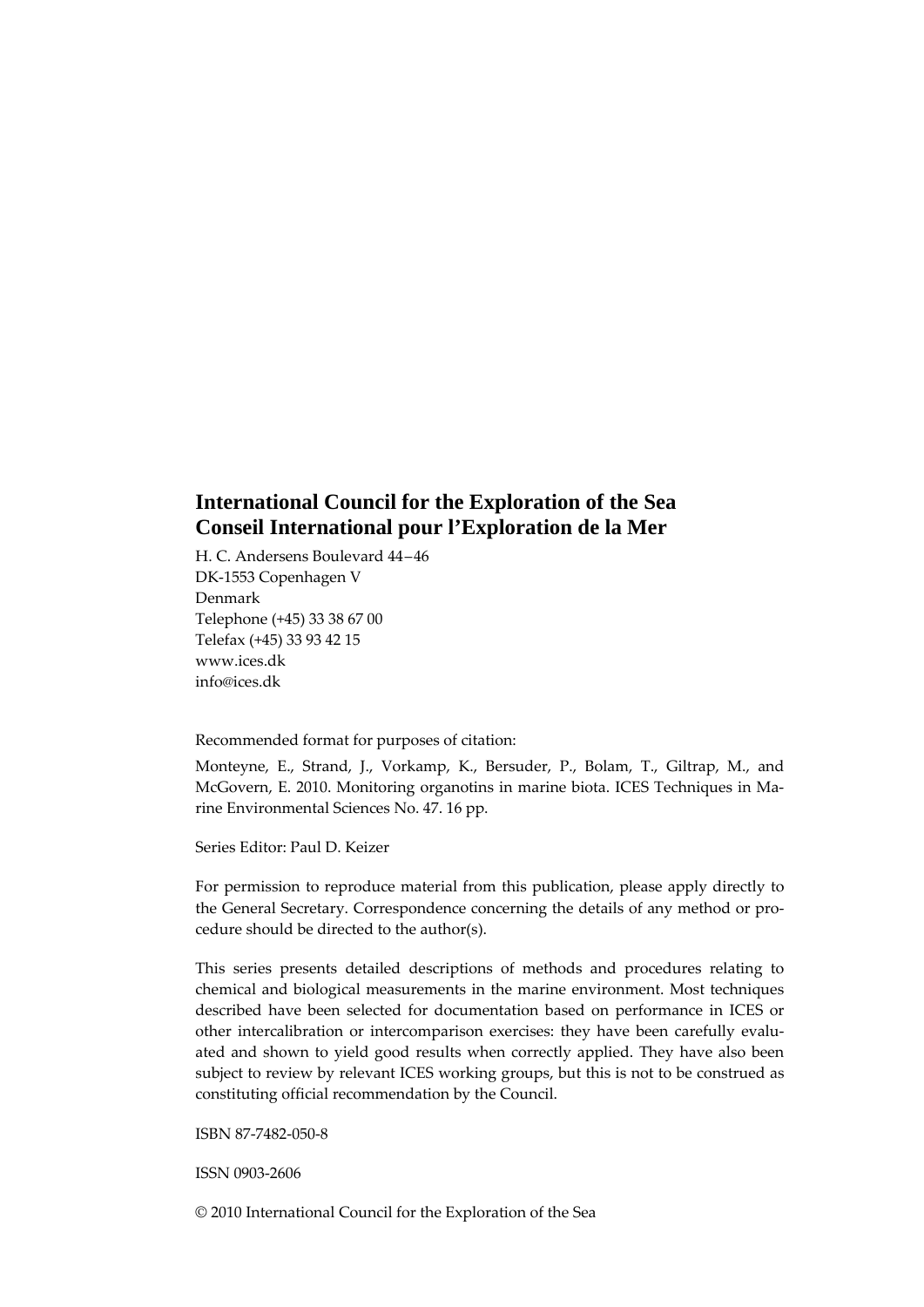## **Contents**

| 1              |      |       |  |  |
|----------------|------|-------|--|--|
| $\overline{2}$ |      |       |  |  |
| 3              |      |       |  |  |
|                |      |       |  |  |
| 4              |      |       |  |  |
| 5              |      |       |  |  |
|                | 5.1  |       |  |  |
|                | 5.2  |       |  |  |
|                | 5.3  |       |  |  |
|                | 5.4  |       |  |  |
| 6              |      |       |  |  |
|                | 6.1  |       |  |  |
|                | 6.2  |       |  |  |
|                | 6.3  |       |  |  |
|                | 6.4  |       |  |  |
|                |      |       |  |  |
|                |      |       |  |  |
|                | 6.5  |       |  |  |
|                | 6.6  |       |  |  |
|                | 6.7  |       |  |  |
|                |      | 6.7.1 |  |  |
|                |      |       |  |  |
|                | 6.8  |       |  |  |
|                | 6.9  |       |  |  |
|                | 6.10 |       |  |  |
|                |      |       |  |  |
|                |      |       |  |  |
| 7              |      |       |  |  |
|                | 7.1  |       |  |  |
|                | 7.2  |       |  |  |
|                | 7.3  |       |  |  |
|                | 7.4  |       |  |  |
|                | 7.5  |       |  |  |
|                | 7.6  |       |  |  |
| 8              |      |       |  |  |
| 9              |      |       |  |  |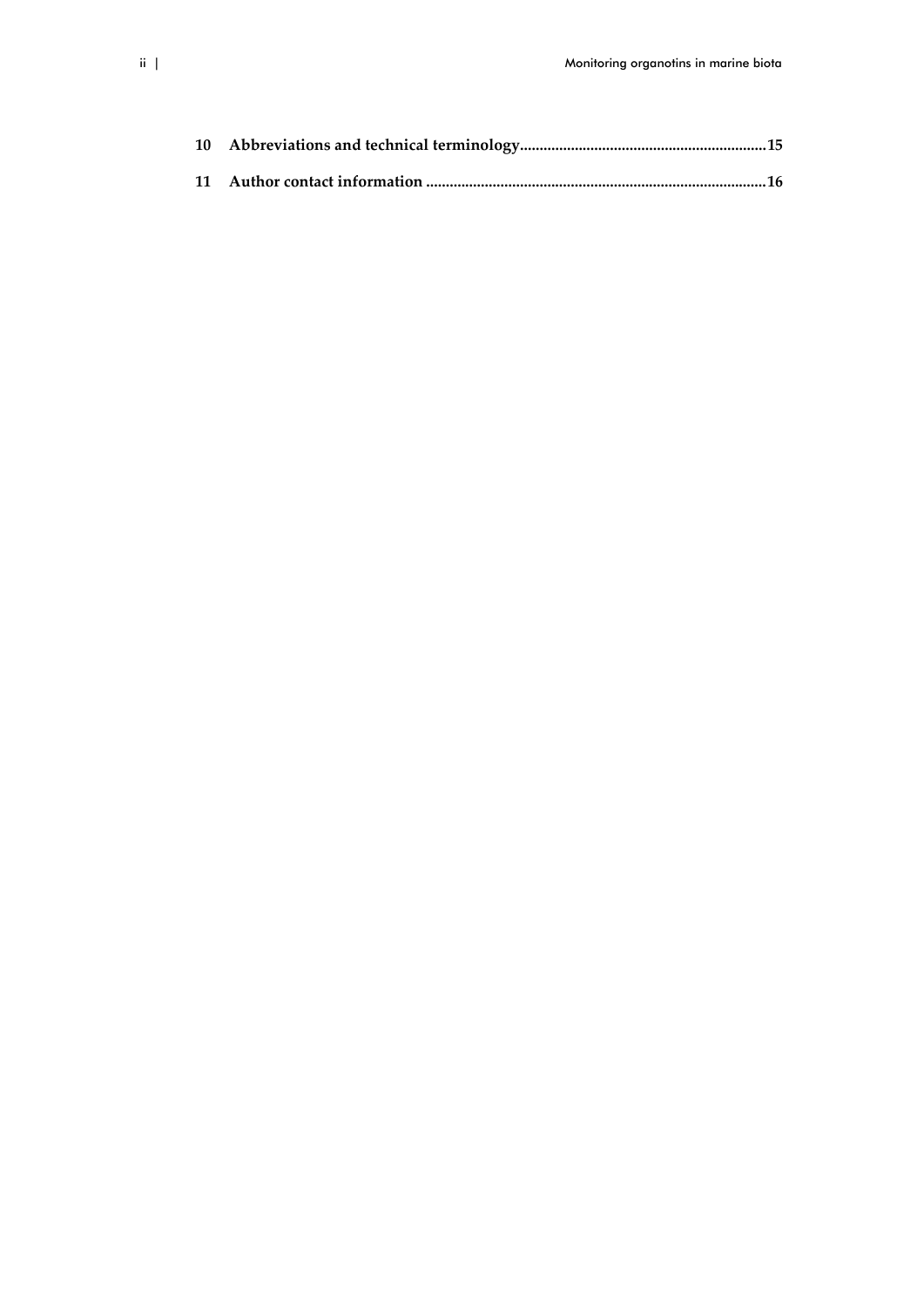#### Abstract

## **E. Monteyne, J. Strand, K. Vorkamp, P. Bersuder, T. Bolam, M. Giltrap, and E. McGovern**

These guidelines provide best practices for the measurement of organotin compounds in biota for monitoring programmes. Target compounds include tributyltin (TBT), dibutyltin (DBT), and monobutyltin (MBT) as well as triphenyltin (TPhT), di‐ phenyltin (DPhT), and monophenyltin (MPhT). The bivalve *Mytilus edulis* can be a suitable target species for the monitoring of organotins. Sampling strategy as well as transportation and storage are important for the final quality of the data. Handling and pretreatment of the samples is also discussed. Several analytical methods can be used for the determination of organotin compounds. Critical steps, such as extraction and derivatization of the determinants, are discussed, followed by descriptions of the analytical detection techniques. Emphasis is placed on analytical quality control and quality assurance.

**Keywords**: Organotin, TBT, biota, sample pre‐treatment, storage, extraction, clean-up, derivatization, calibration, gas chromatography, high-performance liquid chromatography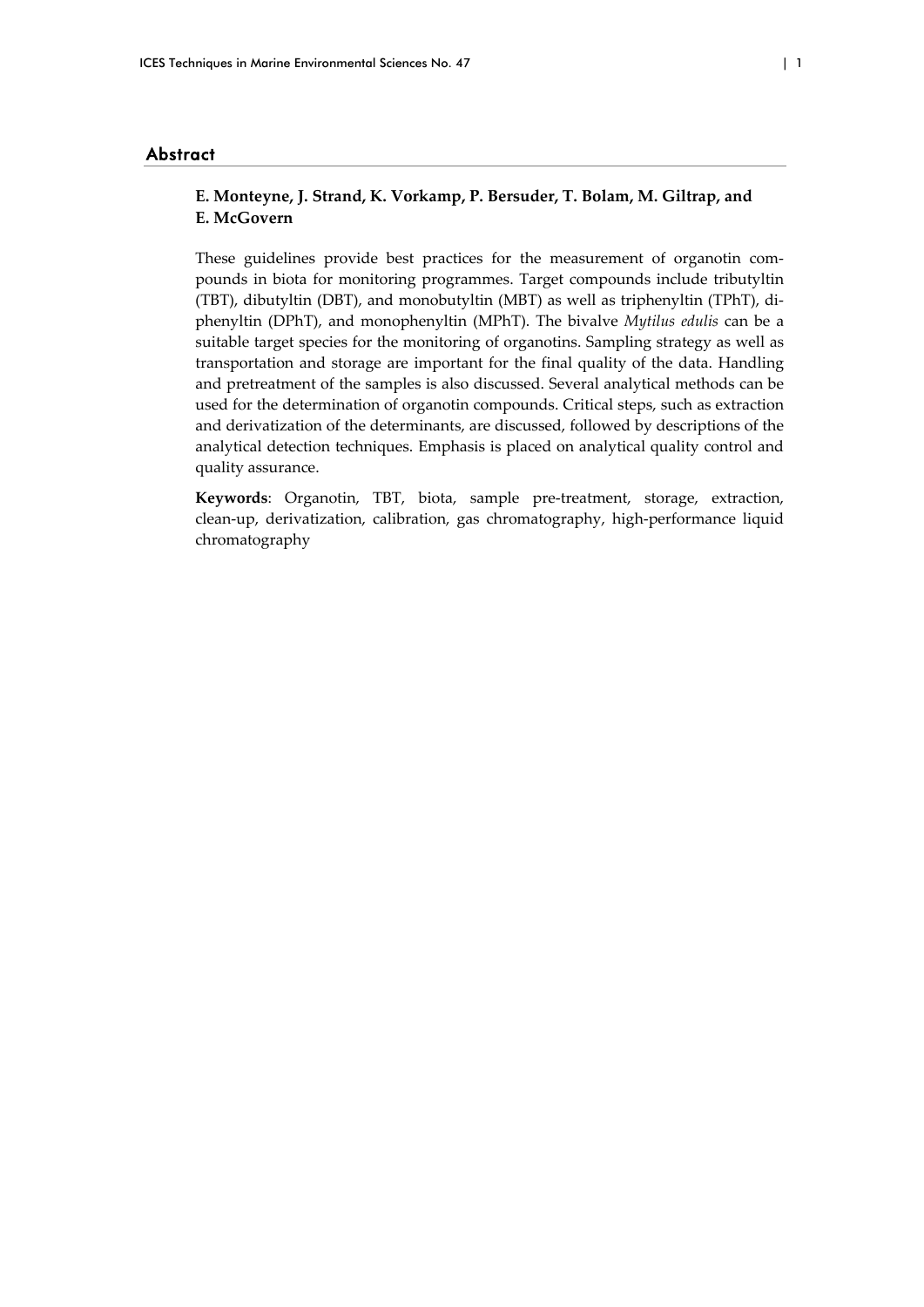#### 1 Introduction

Guidelines are required to support monitoring programmes for the marine environment under regional sea conventions, such as OSPAR and HELCOM (Roose and Brinkman, 2005), and European Commission directives, such as the Water Framework Directive (Quevauviller *et al*., 2008) and the Marine Strategy Framework Direc‐ tive (Roose, 2008). This document is a supplement to general guidelines for monitoring contaminants in biota (e.g. OSPAR's JAMP Guidelines for Monitoring Contaminants in Biota (OSPAR, 1999)), focusing on specific techniques for organotin analysis. This is neither a complete description nor a substitute for detailed analytical instructions. The guideline recommends best practices for the measurement of organotin compounds in marine biota for monitoring programmes. Target compounds include tributyltin (TBT), dibutyltin (DBT), and monobutyltin (MBT), and triphenyltin (TPhT), diphenyltin (DPhT), and monophenyltin (MPhT).

#### 2 Species

Target species for the monitoring of organotin compounds are shellfish, particularly bivalves such as *Mytilus edulis* or *Mytilus galloprovincialis*. *M. edulis* occurs in shallow waters along almost all coasts of the temperate North Atlantic and also in the Baltic Sea. It is therefore suitable for monitoring in near-shore waters. No distinction is made between *M. edulis* and *M. galloprovincialis* because the latter, which may occur along the coast from Spain and Portugal to the south coasts of the UK, cannot easily be discerned from *M. edulis*. The Pacific oyster (*Crassostrea gigas*) can be sampled in areas where *Mytilus* sp. are not available.

Gastropods can also be used as TBT indicators, for instance in relation to biological effect monitoring. However, gastropods do not feed as continuously as bivalves and have a higher capacity for TBT metabolism, which may result in a higher variability of TBT body burdens compared with bivalves. In addition, correlation between im‐ posex and TBT body burdens in the environment can be low. This might be the result of imposex being induced irreversibly in early life stages when TBT levels were higher, or because of non-continuous feeding strategies. In some sensitive gastropod species, imposex can be induced by TBT at lower levels than analytical detection can generally achieve.

#### 3 Sampling

General sampling guidelines for temporal trend and spatial monitoring are given in appropriate guidelines, such as HELCOM's *Manual for Marine Monitoring in the COMBINE Programme of HELCOM*, Part D (HELCOM, 2007a), and OSPAR's JAMP guidelines (OSPAR, 1999). References relevant to sampling and statistics include Gil‐ bert (1987), Bignert *et al*. (1993, 1994), Nicholson and Fryer (1996), and Nicholson *et al.* (1997).

#### 4 Transportation

Samples should be processed and kept cool as soon as possible after collection. Live mussels should be transported in closed containers at temperatures between 5°C and 15°C, preferably < 10°C. Once samples have been depurated (see Section 5.2) and shucked (see Section 5.3), they may be frozen and then transported at temperatures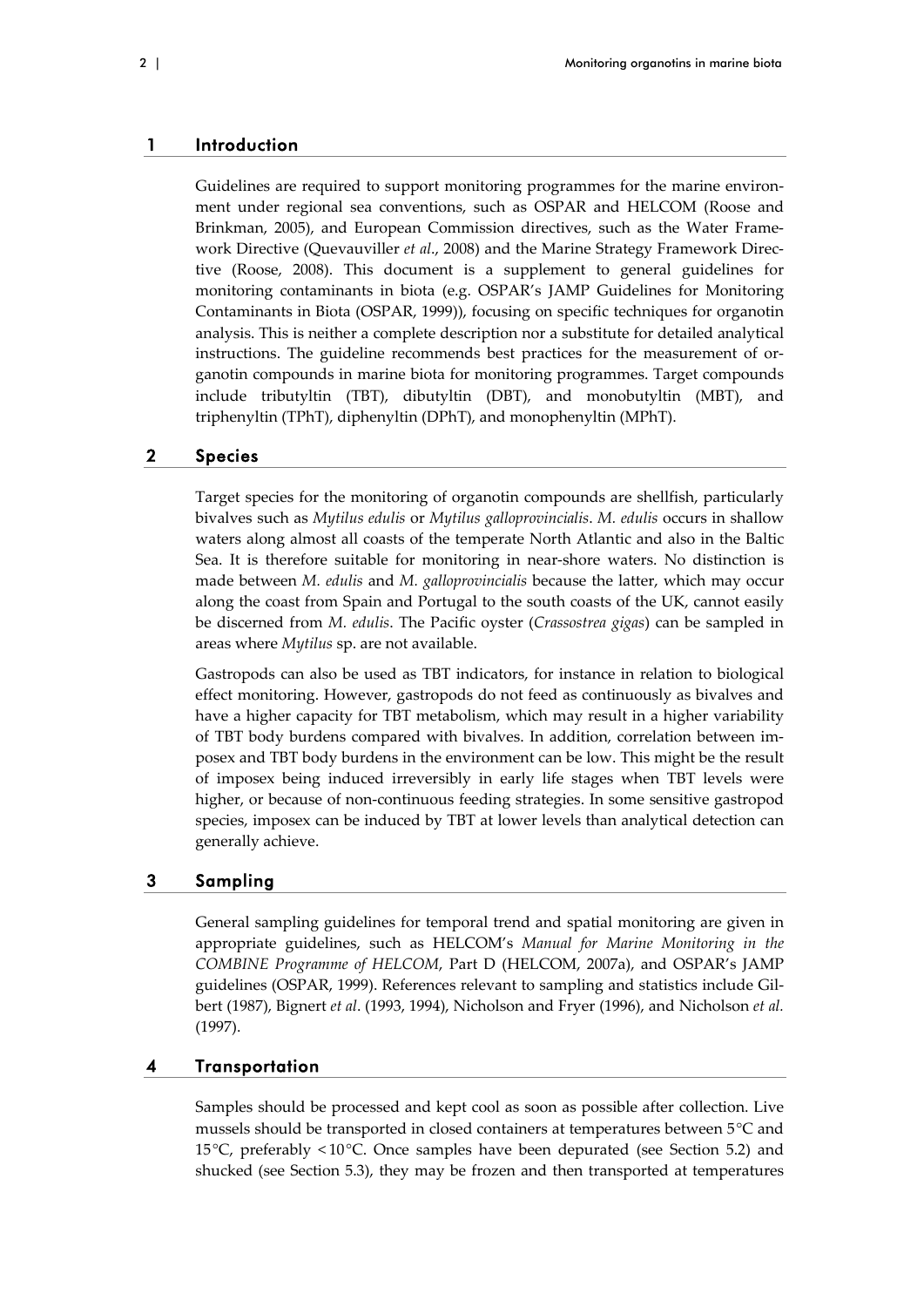< −20C. Samples for biological effects monitoring require more rigorous conditions (e.g. storage in liquid nitrogen).

#### 5 Pretreatment and storage

#### 5.1 Contamination

Sample contamination can occur during sampling, sample handling, pretreatment, and analysis (HELCOM, 1994), as a consequence of the environment, the containers or packing material used, the instruments used during sample preparation, or from the chemical reagents used during the analytical procedures. Controlled conditions are therefore required for all procedures, including the dissection of organisms on board ship.

## 5.2 Depuration

In order to remove any contaminated sediment particles from their intestinal system mussels should be depurated. They should be placed on a polyethylene tray elevated above the bottom of a glass aquarium. The aquarium should be filled with filtered subsurface seawater that has been collected from the same site as the samples and, if possible, not subjected to contamination from point sources. The aquarium should be aerated, and the mussels should be left for 20 to 24 h at water temperatures and salinities similar to those in the waters from which the samples were taken.

## 5.3 Opening of the shells

Mussels should be shucked live and opened with minimum tissue damage by detach‐ ing the adductor muscles from the interior of one valve. The mussels should be in‐ verted and allowed to drain on a clean towel or funnel for at least 5 min in order to facilitate dry weight determination.

## 5.4 Dissection and storage

The soft tissues should be removed and deep-frozen (−20 °C) as soon as possible in containers appropriate to the intended analysis. Although TBT is known to be stable in cockles and oysters stored at − 20°C in the dark over a seven‐month period, longer storage can cause a significant loss (Gomez‐Ariza *et al*., 1999). Dissection of the soft tissue must be performed under clean conditions, on a clean bench, by trained personnel wearing clean gloves and using clean stainless-steel knives. Tools should be cleaned after the preparation of each sample. Washing in acetone or alcohol and highpurity water is recommended.

Homogenization should be performed immediately prior to any subdivision of the sample (see Section 6.5).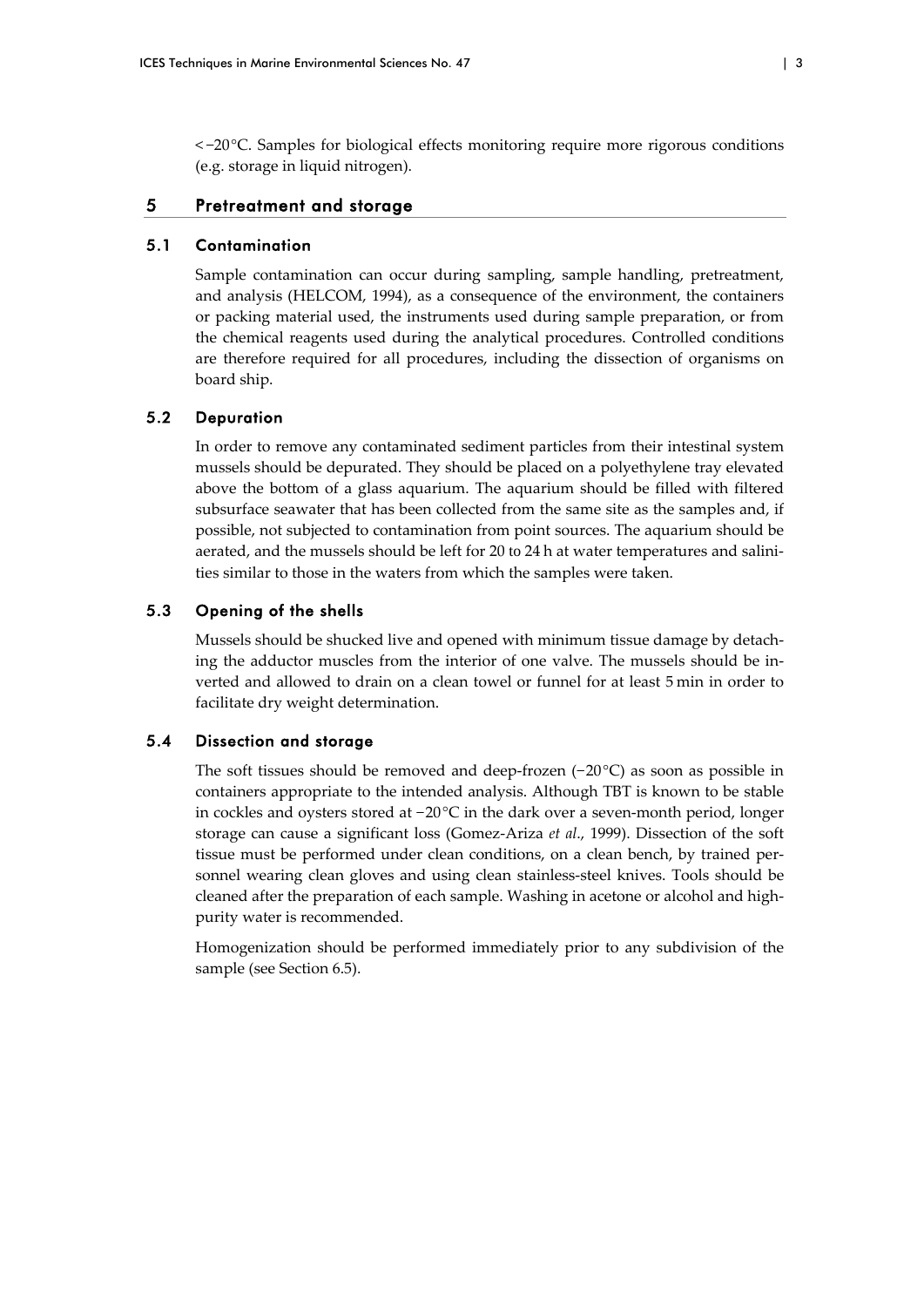#### 6 Analysis

#### 6.1 Preparation of materials

Solvents, chemicals, and adsorption materials must be free of organotin compounds or other interfering compounds. Solvents should be checked for purity by concentrat‐ ing the volume normally used in the procedure and then analysing it for the presence of organotin compounds and other interfering compounds. If necessary, the solvents can be purified by redistillation. Chemicals and adsorption materials should be purified by extraction and/or heating. Glass‐fibre materials (e.g. thimbles for Soxhlet ex‐ traction) should be pre‐extracted. Alternatively, full glass thimbles with a G1 glass filter at the bottom can be used. Generally, paper filters should not be used for filtration. Because all precleaned materials are prone to recontamination (e.g. by the ad‐ sorption of organotin compounds and other compounds from laboratory air), materials that are ready for use should not be stored for long periods. Materials containing PVC and/or silicone must be avoided. Glassware should be extensively washed with detergents, heated at  $>250^{\circ}$ C, and rinsed with organic solvents (e.g. mixtures such as hexane/acetone) immediately before use. Alternatively, all glassware can be washed in 10% HCl (or even in concentrated HCl) and then rinsed with distilled water.

#### 6.2 Lipid determination

Organotin data are not usually expressed on a lipid basis. Lipid content is not a good normalizer because of its poor correlations to organotin content. However, the determination of the lipid content of tissues can be useful in characterizing the samples. If required, the lipid content should be determined on a separate subsample of the tissue homogenate, because some of the extraction techniques used routinely for or‐ ganotin determination may destroy lipid materials. The total fat weight should be determined using the method of Bligh and Dyer (1959), as modified by Hanson and Olley (1963), or an equivalent method such as that of Smedes (1999).

#### 6.3 Dry weight determination

Dry weight determinations should be carried out by air-drying homogenized subsamples of the material to be analysed to constant weight at 105°C.

## 6.4 Calibration and preparation of standard solutions

#### 6.4.1 External calibration

When using an external calibration, multilevel calibration with at least five calibration points is preferred to define adequately the calibration curve. Depending on the extraction/derivatization methods used, standards preparation can be done in either of two ways:

- i ) by using alkyltin salts and then proceeding to the derivatization step as for samples (for hydridization or ethylation followed by purge-and-trap analysis, there is no appropriate way other than using alkyltin salts);
- ii) by using commercially readily available derivatized standards (e.g. QUASIMEME; available online at http://www.quasimeme.org/).

Standard solutions can be prepared in methanol, ethanol, or another solvent, depend‐ ing on the instrumental method used. Addition of an internal standard (tripropyltin chloride (TPrTCl), or <sup>13</sup>C-labelled or deuterated TBT) to all standard and sample solu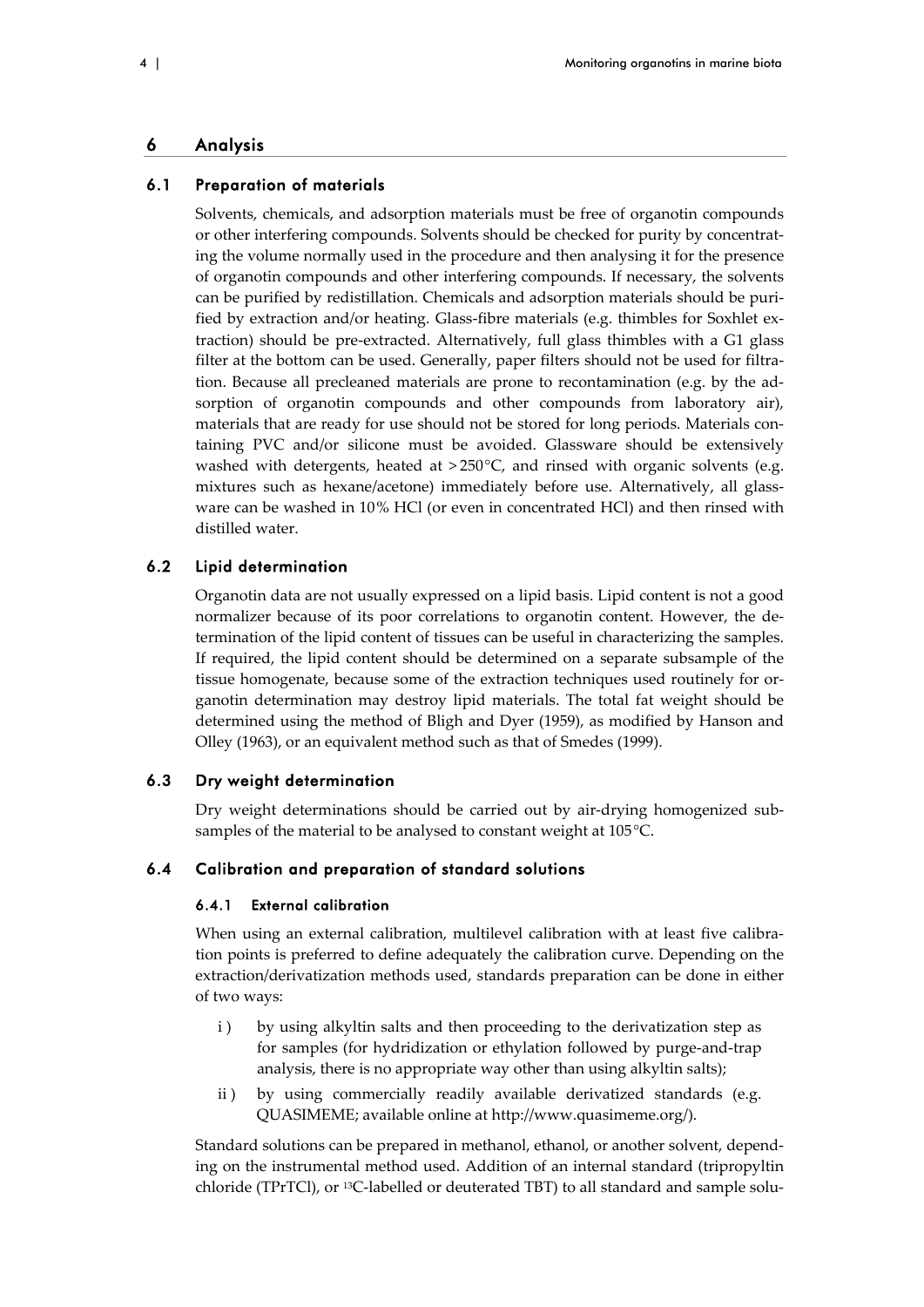tions is recommended if using gas chromatography (GC) analysis with mass selective detection. When using TPrTCl, which is a non-derivatized standard, the recovery efficiency of the whole procedure can be determined. A new calibration solution should always be cross‐checked to the previous standard solution. Standard solutions should be stored in a refrigerator in gas-tight containers to avoid evaporation of solvent. It is important to determine the expiry date of standard dilutions in order to avoid a concentration shift caused by deterioration of analytes or evaporation of solvents.

#### 6.4.2 Isotope dilution – mass spectrometry

When using isotope dilution–mass spectrometry (ID-MS), external calibration is not required. Centineo *et al.* (2004) report a quantitative speciation method for analysis of MBT, DBT, and TBT using ID‐MS.

#### 6.5 Homogenization and drying

Homogenization should be carried out on fresh tissue. Care should be taken to en‐ sure that the sample integrity is maintained during the actual homogenization and during drying. When the analysis is undertaken, all fluids, including lipids, which may initially separate on thawing, should be included with the materials that are homogenized. Freeze‐drying is usually a good option because this process preserves concentrations of MBT, DBT, and TBT (Quevauviller, 1996). When grinding samples after drying, classic techniques using a ball mill can be used. References relevant to cryogenic homogenization include Iyengar (1976), Iyengar and Kasperek (1977), and Klussmann *et al.* (1985).

#### 6.6 Extraction

The release of organotin compounds from the biological matrix is a critical step because of the strong matrix binding of the analytes and possible species degradation. Recovery standards should be added prior to extraction. However, correction proce‐ dures should be used with care because equilibration between the spiked and the target compounds is not always guaranteed.

Several extraction techniques are commonly used. Microwave‐assisted extraction (MAE), as well as mechanical shaking, provides quantitative recoveries with negligible degradation of most butyltin compounds. However, degradation of DBT was re‐ ported with longer extraction times for MAE (Rodríguez‐González *et al.*, 2004). Heating and/or sonication of the extract may enhance these extraction techniques. Alternatively, pressurised liquid extraction (accelerated solvent extraction) or solid‐ phase micro‐extraction (SPME) can be used to extract organotin compounds (Brunori *et al.*, 2006).

Extraction is usually carried out in an aqueous methanolic acidic environment, with subsequent extraction to an organic phase, such as pentane or hexane. Acidic conditions enhance extraction efficiency; acetic acid is preferred to other acids in order to ensure the stability of butyltin compounds. Complexing agents, such as tropolone, are sometimes used to increase extraction yields; however, the effectiveness of the complexing agent should be carefully monitored (Narasaki *et al.*, 2000; Smedes *et al.*, 2000). Extraction can be performed on wet samples as well as on freeze-dried samples. However, wet tissue must be mixed with anhydrous sodium sulphate or other anhydrous materials prior to extraction.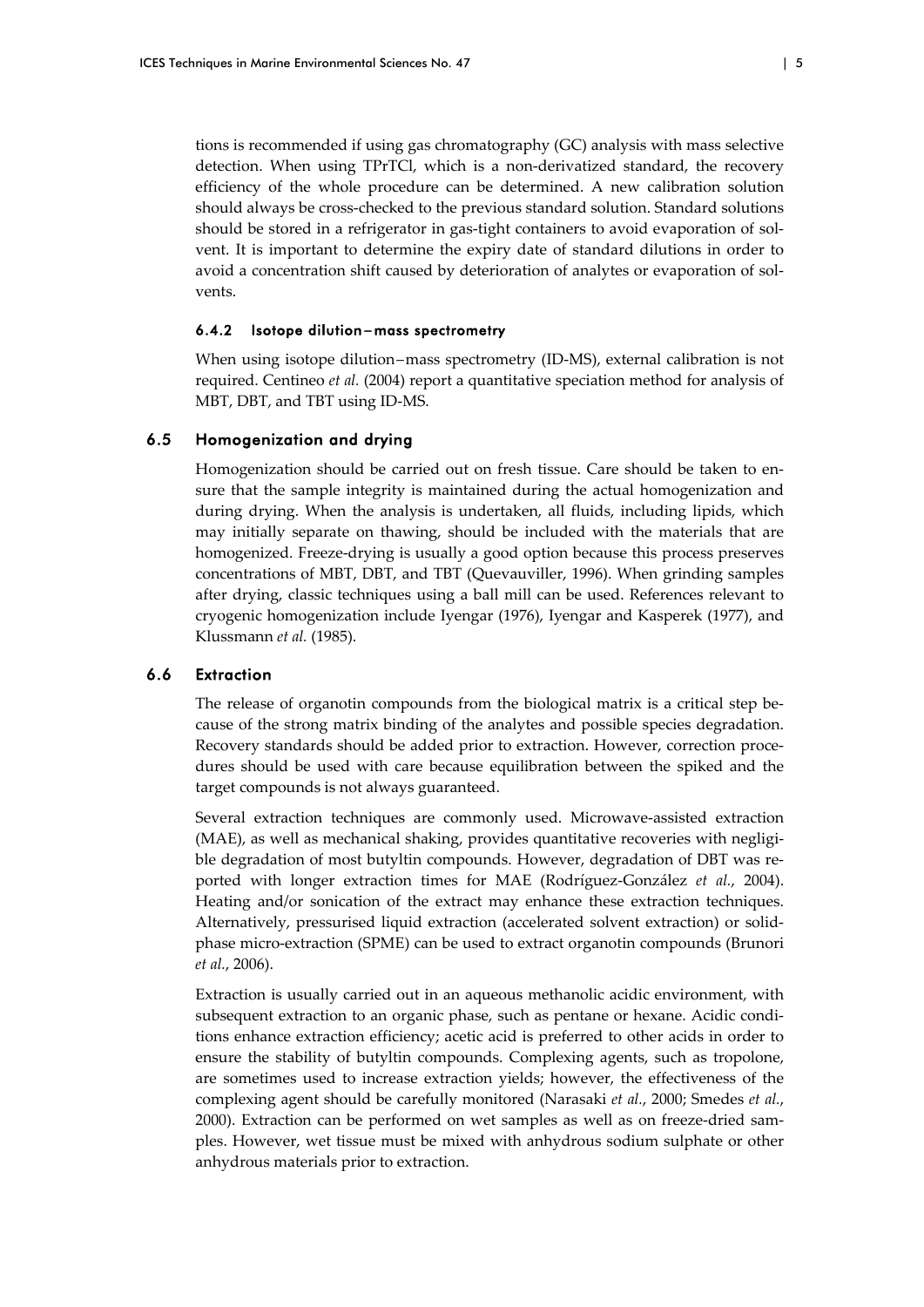#### 6.7 Derivatization

The organotins in the sample extracts must be converted to alkylated or hydride de‐ rivatives for analysis.

#### 6.7.1 Alkylation

There are three possible methods for generating alkylated derivatives of organotins.

- 1 ) **Grignard reagent**. A variety of Grignard reagents are used for alkylation reactions in derivatization. The smaller the alkylation group, the more volatile the products of derivatization, and the greater the losses that will occur during the transfer and work‐up. This method is time consuming and requires very dry conditions and non-protic solvents. The use of Grignard reagents is hazardous because they react violently with protic sol‐ vents (e.g. water, acid, alcohol, and ketones) and therefore appropriate safety precautions must be taken. A liquid–liquid extraction step is necessary to isolate the derivatized organotins. However, unlike hydride derivatives of butyltins, which may degrade in hours or days, the tetra‐alkyl derivatives formed with Grignard reagents are very stable (Morabito *et al.*, 2000). Derivatization with Grignard reagents include extra steps in the analytical procedure because a clean‐up of excess Grignard reagent with acid is required.
- 2 ) **Sodium tetraethylborate (NaBEt4)**. Derivatization with this complexing agent has been developed to reduce the analysis time. The NaBEt4 procedure allows a simultaneous extraction–derivatization in a buffered me‐ dium (optimum pH 4–5). The derivatives produced by NaBEt4 derivatization are more thermally stable. However, NaBEt4 is extremely air‐sensitive and, because it is considered pyrophoric, care must be taken to maintain its chemical integrity. Although solutions in water are stable for approximately 1 month at  $4^{\circ}C$ , it is advisable to prepare them freshly for use. Solutions of the reagent in an organic solvent (e.g. tetrahydrofuran, methanol, or ethanol) seem to be more stable (Smedes *et al.*, 2000). The de‐ termination of organotin compounds in complex matrices, such as biological matrices with high lipid content, has led to several problems, including low recovery and low derivatization efficiency. A clean‐up step may be subsequently required. Sodium tetrapropylborate (NaBPr<sub>4</sub>) can be used as an alternative derivatization agent similar to NaBEt4.
- 3 ) **Sodium diethyldithiocarbamate (NaDDTC)**.This is preferable to Grignard reagents because it does not require anhydrous conditions, and it does not simultaneously derivatize and extract like NaBEt4. This step can be combined with the Grignard reagent to provide better derivatization for a wider spectrum of organotins.

## 6.7.2 Hydride generation

The butyltin species are converted to a hydride form by sodium tetrahydroborate (NaBH4). Hydride generation produces a large volume of hydrogen as a by‐product, which facilitates the purging of butyltin hydrides from a large volume of sample.

#### 6.8 Clean-up

The most commonly used clean-up methods involve the use of alumina or silica adsorption chromatography. For the latter, phenyltin compounds such as triphenyltin may not co-elute with butyltins. Gel-permeation chromatography (GPC) and similar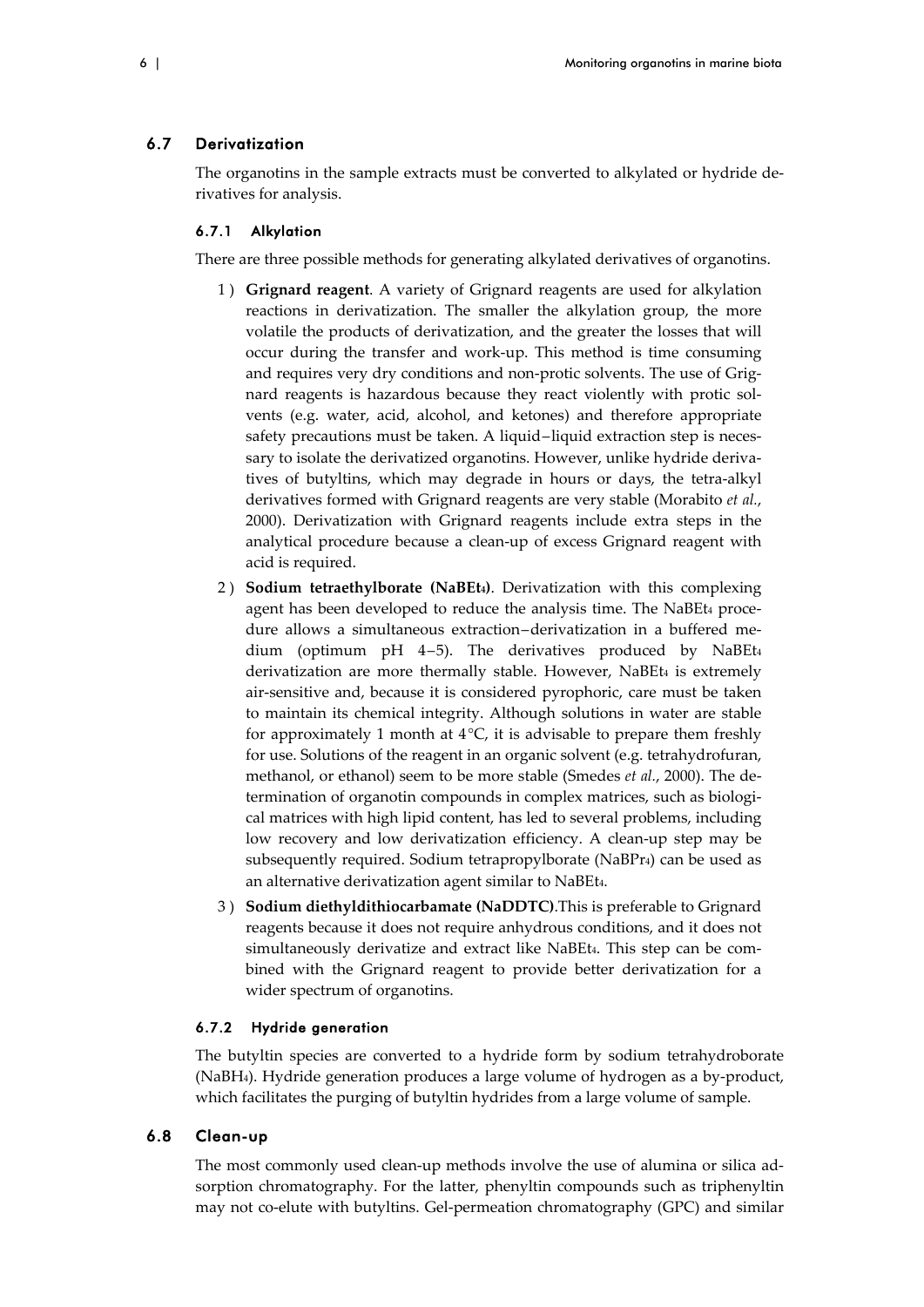methods based on high‐performance liquid chromatography (HPLC) methods are also employed. The major advantages of using HPLC‐based clean‐up methods are their ease of automation and reproducibility.

#### 6.9 Preconcentration

Evaporation of solvents using a rotary evaporator should be performed under controlled temperature and pressure conditions. The sample volume should be kept above 2 ml; evaporation to total dryness should be avoided. To reduce the sample volume even more (e.g. to a final volume of  $100 \mu$ ), solvents such as pentane or hexane can be removed by concentration with a gentle stream of nitrogen. Only nitrogen of a controlled high quality should be used. Iso‐octane is recommended as a solvent for the final solution to be injected into the GC.

#### 6.10 Instrumental determination

Most of the analytical techniques developed for the speciation of organotin compounds are based on GC. This remains the preferred separation technique owing to its high resolution and the availability of sensitive detectors. Alternatively, HPLC can be used, because it does not require derivatization of the organotin compounds.

#### 6.10.1 Gas chromatography

The two injection modes commonly used in GC are splitless injection and on‐column injection. Automatic sample injection should be used wherever possible to improve the reproducibility of injection and the precision of the overall method. If splitless injection is used, the liner should be of sufficient capacity to contain the injected solvent volume after evaporation. A variety of detectors can be used, including: atomic absorption spectrometry (AAS); (pulsed) flame photometry ([P]FPD), using a 610 nm bandpass filter; electron‐impact mode–mass spectrometry (EIM‐MS) at 70eV; and inductively coupled plasma–mass spectrometry (ICP‐MS; Takeuchi *et al.*, 2000). He‐ lium must be used for GC‐MS, GC‐FPD, and GC‐ICP‐MS. The preferred column length is 25–30 m, with an internal diameter of 0.15–0.3 mm. Film thicknesses of 0.3– 1 μm are generally used. The most commonly used stationary phase for organotin analysis is 5% phenyl methyl siloxane.

The ICP-MS and (P)FPD detectors have been applied widely because of their inherent selectivity and sensitivity. (P)FPD has been shown to have greater selectivity and lower detection limits (by a factor of 25 to 50 times) for organotin compounds other than those obtained with conventional FPD (Bravo *et al*., 2004).

#### 6.10.2 High-performance liquid chromatography

All stainless‐steel parts of the HPLC system that come into contact with the sample should be replaced by polyether ketone (PEEK) components. Reverse-phase columns (e.g. octadecylsilane C18) are commonly used (Wahlen and Catterick, 2003), and the mobile phase can consist, for example, of a mixture of acetonitrile, water, and acetic acid with  $0.05\%$  triethylamine, pH  $3.1-3.4$  (65:25:10 variable, depending on the columns used). Fluorescence or ultraviolet detection, as well as AAS, are commonly used. More recently, inductively coupled plasma–optical emission spectrometry (ICP‐OES), inductively coupled plasma–mass spectrometry (ICP‐MS), and MS detec‐ tors, such as atmospheric pressure chemical ionization–mass spectrometry (APCI‐ MS) and electrospray ionization–mass spectrometry (ESI‐MS), have been used.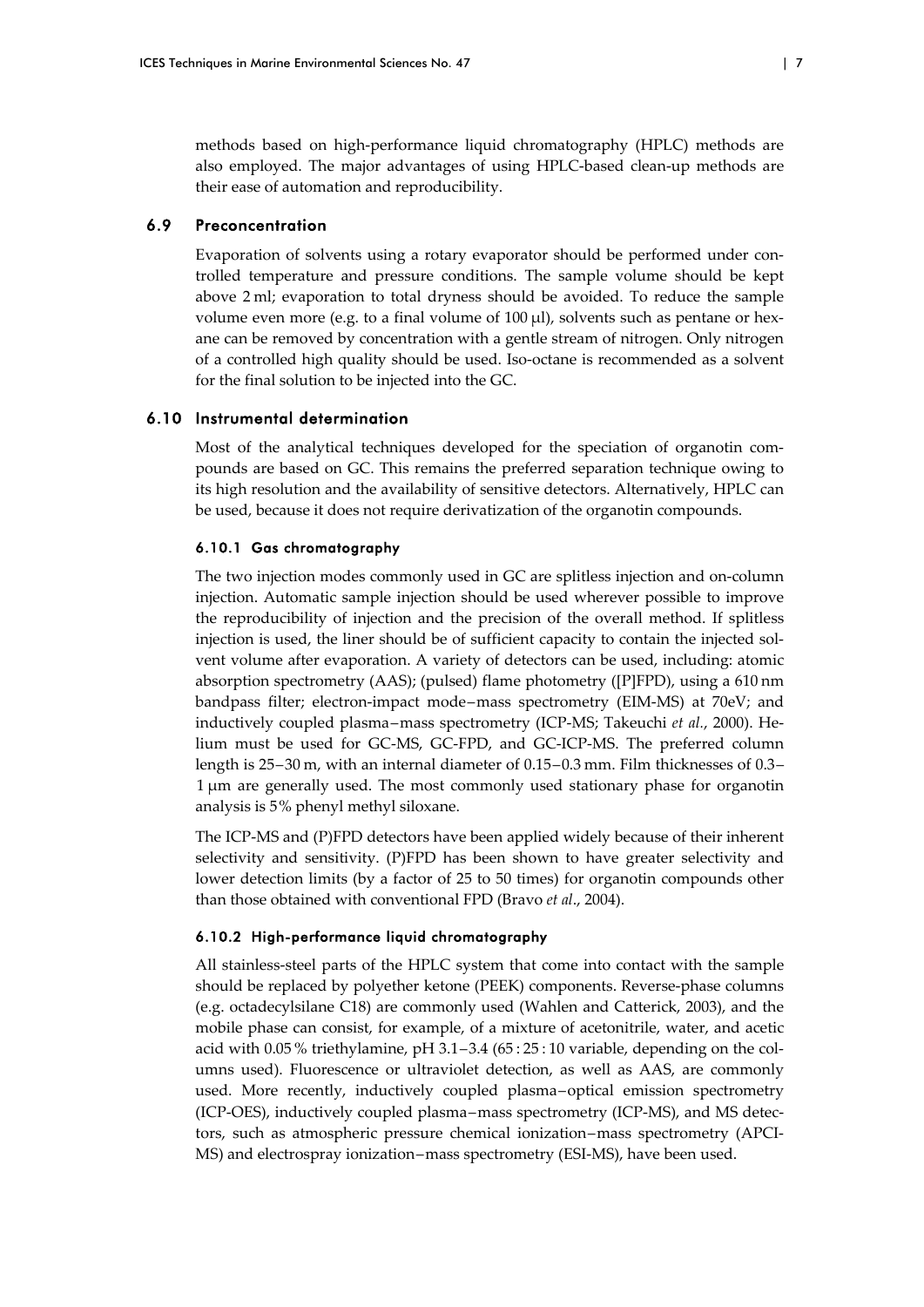#### 7 Quality Assurance

References of relevance to Quality Assurance (QA) procedures include QUASIMEME (1992), HELCOM (1994, 2007b), ICES (1996), OSPAR (1999), and Morabito *et al*. (1999).

#### 7.1 System performance

The performance of the instrumentation should be monitored by regularly checking the resolution of two closely eluting organotin compounds. A decrease in resolution points to deteriorating instrumental conditions. A dirty MS source can be recognized by the presence of an elevated background signal together with a reduced signal‐to‐ noise ratio. Chromatograms should be inspected visually by a trained operator.

#### 7.2 Recovery

The recovery should be checked and reported. One method is to add an internal (re‐ covery) standard (e.g. tripropyltin) to each sample immediately prior to extraction and a second (quantification) standard (e.g. tetrapropyltin) immediately prior to in‐ jection. Cassi *et al.* (2002) even used a third recovery standard to check the overall solvent‐extraction efficiency. The recovery of MBT and MPhT may be lower than that of other organotin compounds, probably because of lower derivatization efficiency. For this, a monoalkyltin standard could be used as a recovery internal standard (Smedes *et al.*, 2000).

When using the ID-MS technique, the loss of target analytes is compensated. However, the recovery should still be calculated and should be between 50% and 150%. Care also should be taken to ensure that complete isotope equilibration is achieved (Rodríguez‐González *et al.*, 2004).

## 7.3 Standard solutions and calibration

See Section 6.4.

#### 7.4 Blanks

A procedural blank should be analysed for each sample series and should be pre‐ pared simultaneously, using the same chemicals and solvents as for the samples. Its purpose is to indicate any contamination of the sample with interfering compounds, which will lead to errors in quantification. Even if an internal standard has been added to the blank at the beginning of the procedure, a quantification of peaks in the blank and subtraction from the values obtained for the determinants should be carefully considered.

#### 7.5 Accuracy and precision

At least one laboratory reference material (LRM) should be included for each series of identically prepared samples. The LRM must be homogeneous and well character‐ ized for the determinants in question, and stability tests must have demonstrated that it produces consistent results over time. The LRM should be the same type of matrix (e.g. liver, muscle tissue, fat or lean fish) as the samples, and the determinant concen‐ trations should occur in a range comparable with those of the samples. If the range of determinant concentrations in the samples is large (> factor of 5), two reference materials should be included in each batch of analyses covering the lower and upper concentrations. The data produced for the LRM in successive sample batches should be used to prepare control charts. It is also useful to analyse the LRM in duplicate from time to time in order to check within-batch analytical variability. The primary pur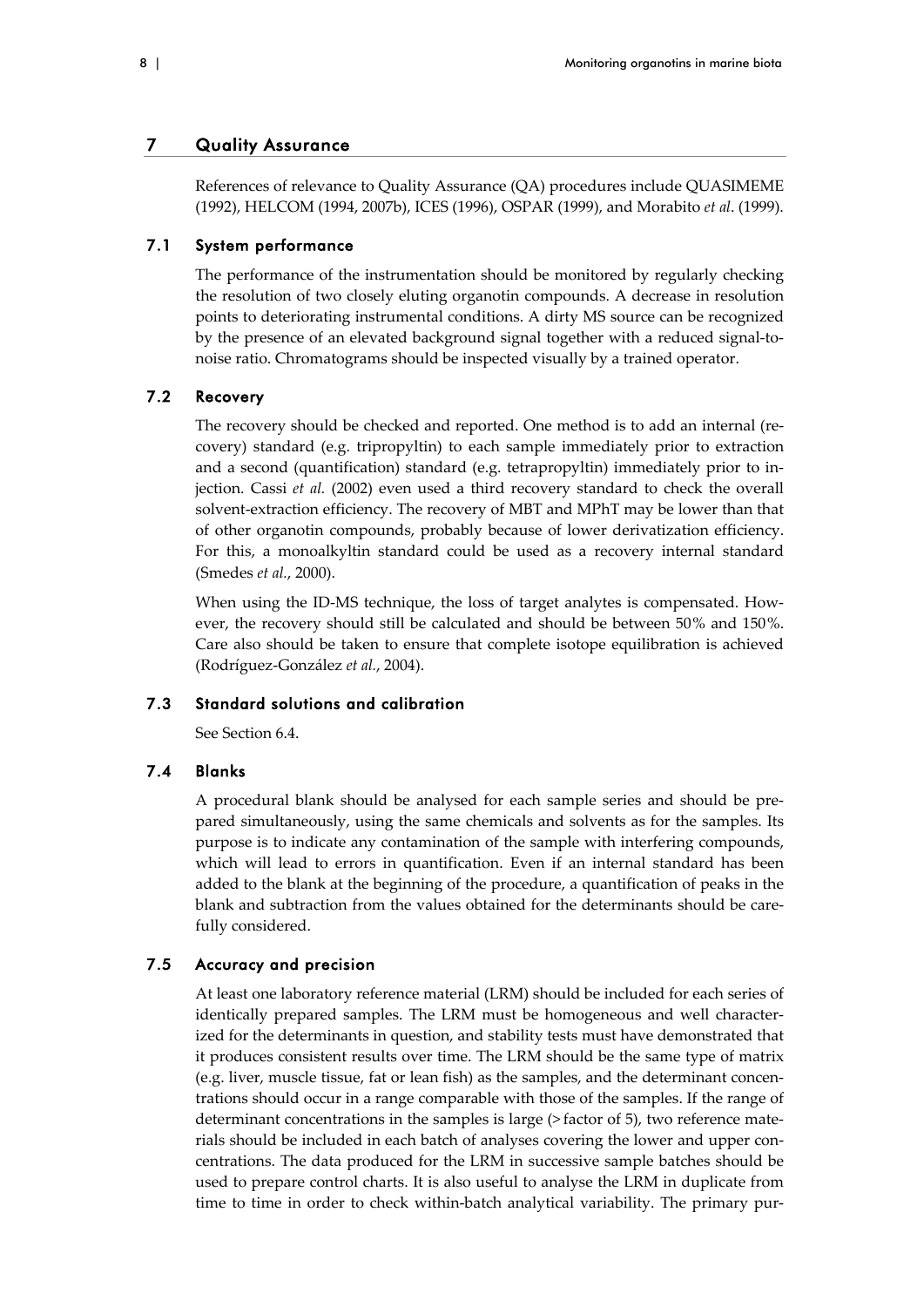pose of an LRM analysis is to check that the analytical method is under control and yields acceptable precision. In addition, a certified reference material (CRM, e.g. ERM-CE 477 (mussel, certified for TBT, DBT, MBT) or NIES No. 11 (fish tissue certified for TBT and non‐certified reference value for TPhT)) of a similar matrix should be analysed periodically in order to check the method bias. A duplicate of at least one sample should be run with every batch of samples. Each laboratory should participate in interlaboratory comparison studies and proficiency testing schemes on a regular basis, preferably at an international level.

## 7.6 Data collection and transfer

Data collection, handling, and transfer must take place using quality-controlled procedures.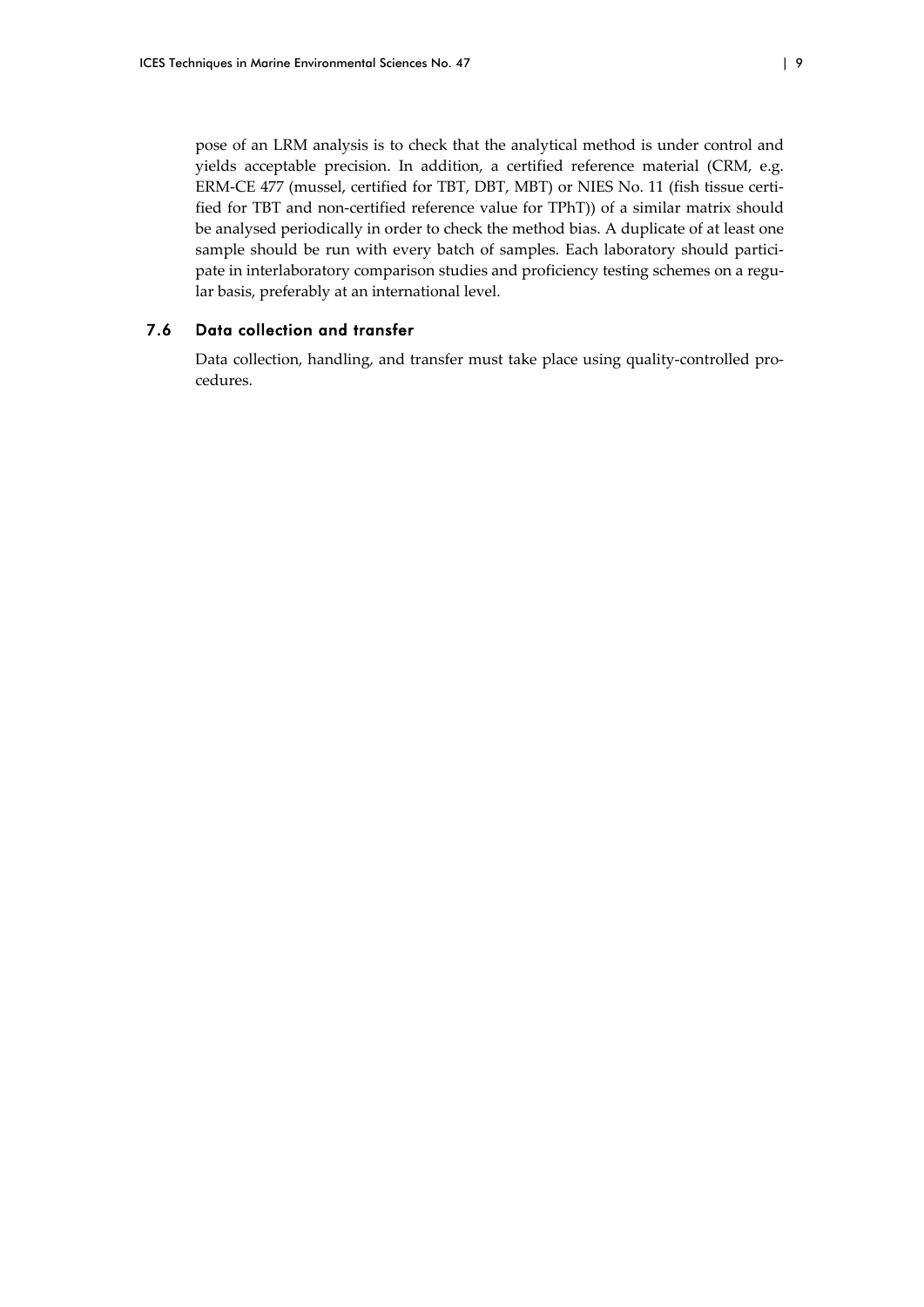## 8 Data recording and reporting parameters

The calculation of results and the reporting of data can represent major sources of error, as has been demonstrated in intercomparison studies for organotin compounds (Wells, 2006). Control procedures should be established in order to ensure that data are correct and to avoid transcription errors. Data stored in databases should be checked and validated, and checks are also necessary when data are transferred be‐ tween databases.

Data reporting should be in accordance with the requirements of the monitoring programme. Results should be reported according to the precision required for the pro‐ gramme. In practice, the number of significant figures is defined by the performance of the procedure.

The following parameters should be recorded.

- 1 ) Sampling and biological parameters (shellfish)
	- location of sampling site (name, latitude, and longitude)
	- date and time of sampling (GMT)
	- sampling depth with respect to low tide (for subtidal sites only)
	- irregularities and unusual conditions
	- name and institution of sampling personnel
	- number of pooled samples
	- number of individuals in pool
	- mean, minimum, and maximum length and standard deviation
	- mean dry shell weight
	- mean soft tissue weight (wet weight)
	- condition index (CI), calculated as (mean soft tissue weight)/(mean length $)^3$
- 2 ) Analytical and quality assurance parameters
	- LRM and CRM results for a set of organotin compounds, reported on a wet weight or dry weight basis
	- descriptions of the extraction, cleaning, and instrumental determination methods
	- mean tissue lipid weight and method of extraction
	- the mean soft dry weight and method of determining water content if this differs from air-drying to constant weight at  $105^{\circ}$ C (if sufficient material is available)
	- the detection limit or quantification limit for each organotin compound. Specific performance criteria, including detection (quantification) limits and precision, are usually set by the programme. A typical quantification limit for single contaminants is  $1 \mu g kg<sup>-1</sup>$  wet weight, although this may be difficult to achieve for phenyltin compounds
	- QA information according to the requirements specified in the pro‐ gramme
- 3 ) Lipids (if determined)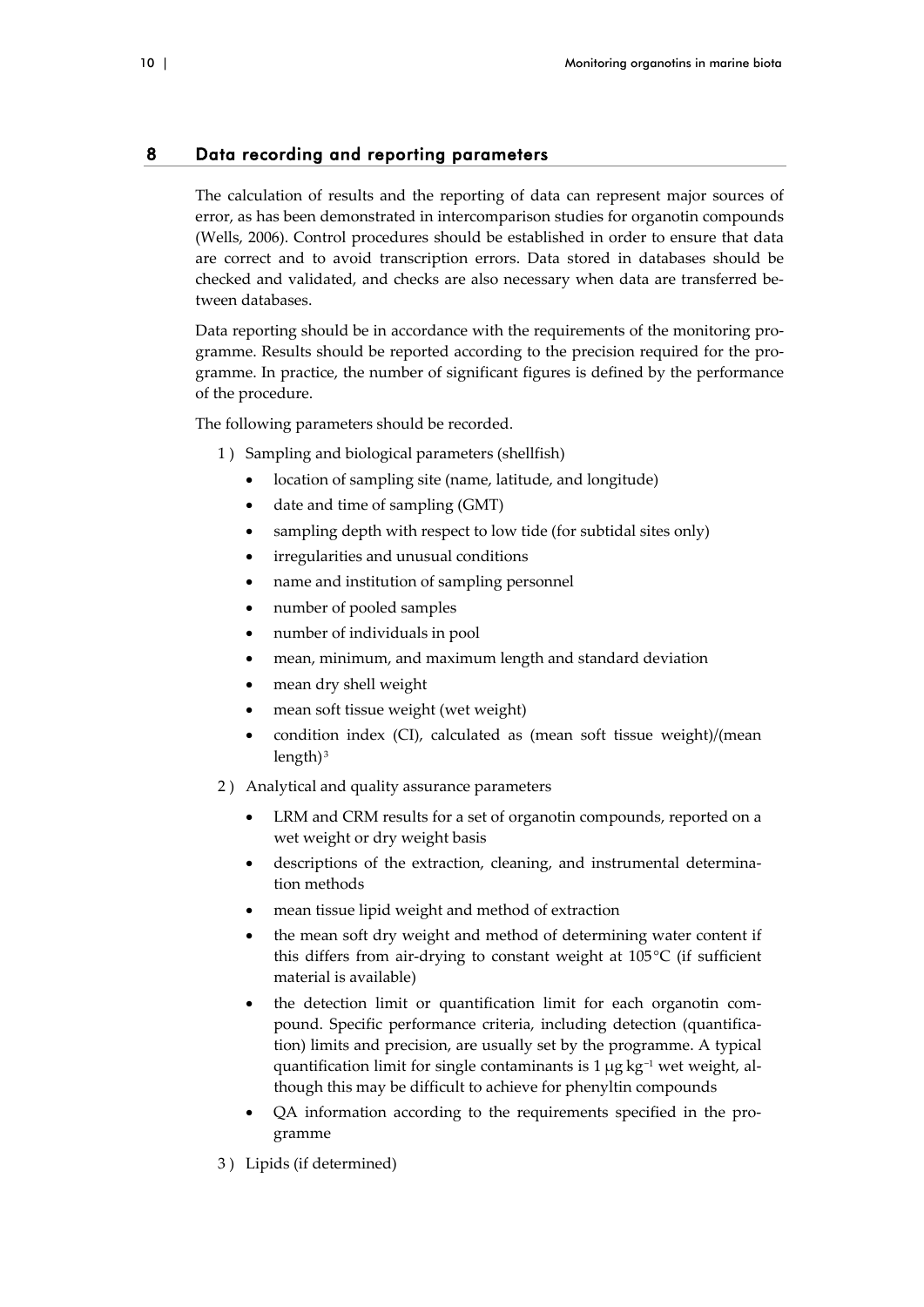total lipids (e.g. Bligh and Dyer, 1959, or Smedes, 1999) expressed as percentage or g kg−<sup>1</sup> wet weight

#### 4 ) Parameters

- organic contaminants of interest to monitoring programmes for which these guidelines apply: organotin compounds suite required for analy‐ sis
- butyltin compounds: TBT, DBT, and MBT, unit expressed as μg kg−<sup>1</sup> as organotin‐ion or as Sn‐atom, reported on a wet weight or dry weight basis
- phenyltin compounds: TPhT, DPhT, and MPhT, unit expressed as μg kg−<sup>1</sup> as organotin‐ion or as Sn‐atom, reported on the basis of wet weight or dry weight

#### Acknowledgements

These guidelines were prepared by ICES Marine Chemistry Working Group based on guidelines for TBT in sediments prepared by the Working Group on Marine Sedi‐ ments in Relation to Pollution. The authors thank the members of the working groups for their input.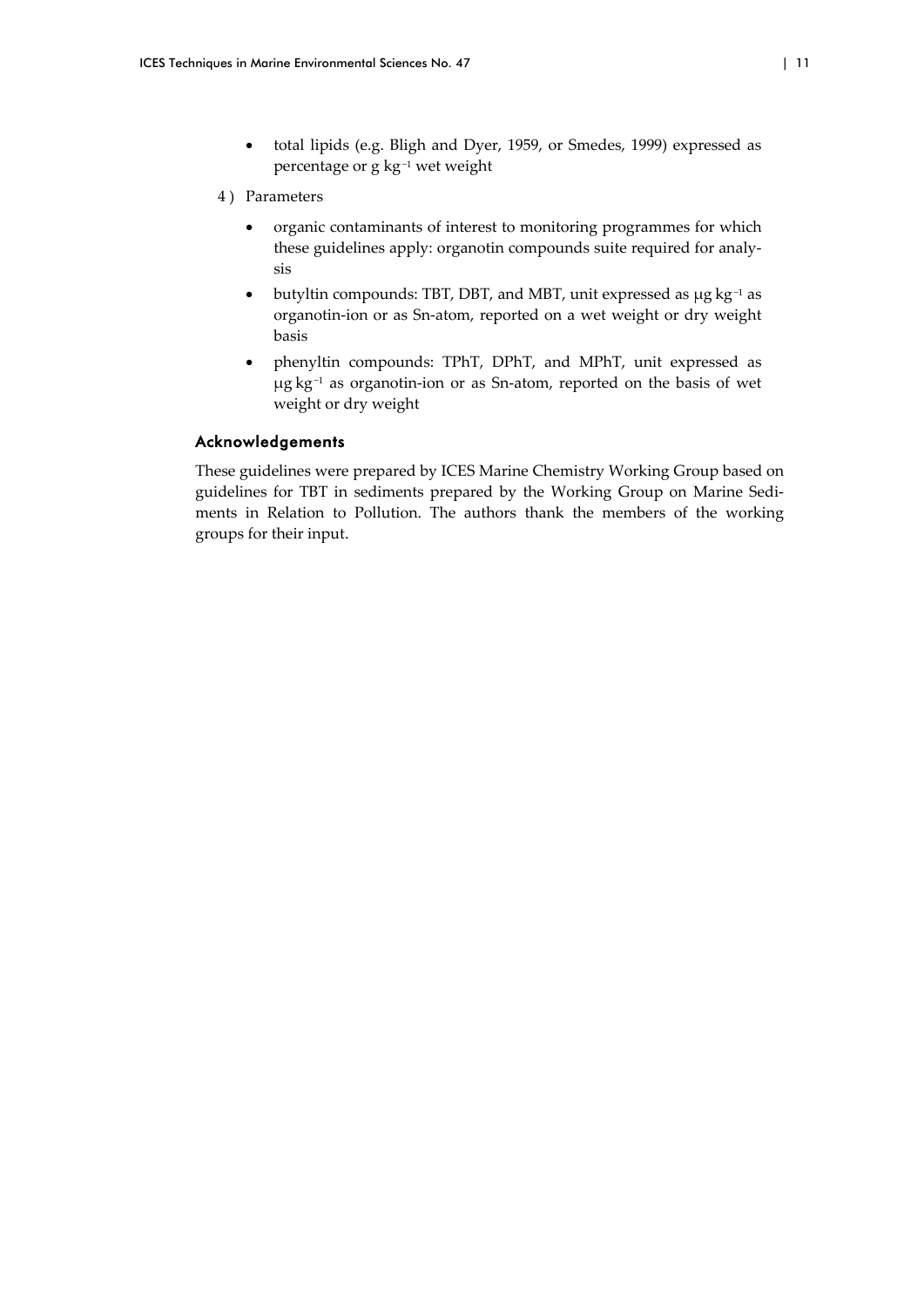#### 9 References

- Bignert, A., Göthberg, A., Jensen, S., Litzén, K., Odsjö, T., Olsson, M., and Reuthergårdh, L. 1993. The need for adequate biological sampling in ecotoxicological investigations: a retro‐ spective study of twenty years pollution monitoring. Science of the Total Environment, 128: 121–139.
- Bignert, A., Olsson, M., de Wit, C., Litzén, K., Rappe, C., and Reuthergårdh, L. 1994. Biological variation − an important factor to consider in ecotoxicological studies based on environ‐ mental samples. Fresenius Journal of Analytical Chemistry, 348: 76–85.
- Bligh, E. G., and Dyer, W. J. 1959. A rapid method of total lipid extraction and purification. Canadian Journal of Biochemistry and Physiology, 37: 911–917.
- Bravo, M., Lespes, G., de Gregori, I., Pinochet, H., and Potin‐Gautier, M. 2004. Identification of sulfur influences during organotin determination in harbour sediment samples by sodium tetraethylborate ethylation and gas‐chromatography‐pulsed flame photometric detection. Journal of Chromatography A, 1046: 217–224.
- Brunori, C., Ipolyi, I., Massanisso, P., and Moribato, R. 2006. New trends in sample preparation methods for the determination of organotin compounds in marine matrices. *In* Antifouling Paint Biocides, pp. 51–70. Ed. by I. K. Konstantinou and K. Ioannis. Springer Berlin, Hei‐ delberg. 266 pp.
- Cassi, R., Tolosa, I., Bartocci, J., and de Mora, S. 2002. Organotin speciation analyses in marine biota using sodium tetraethylborate ethylation and gas chromatography with flame photometric detection. Applied Organometallic Chemistry, 16: 355–359.
- Centineo, G., Rodríguez‐González, P., Blanco González, E., García Alonso, J. I., and Sanz‐ Medel, A. 2004. Simultaneous determination of mono-, di-, and tributyltin in environmental samples using isotope dilution gas chromatography mass spectrometry. Journal of Mass Spectrometry, 39: 485–494.
- Gilbert, R. O. 1987. Statistical Methods for Environmental Pollution Monitoring. Van Nostrand Reinhold, New York. 320 pp.
- Gomez‐Ariza, J. L., Giraldez, I., Morales, E., Ariese, F., Cofino, W., and Quevauviller, Ph. 1999. Stability and storage problems in organotin speciation in environmental samples. Journal of Environmental Monitoring, 1: 197–202.
- Hanson, S. W. F., and Olley, J. 1963. Application of the Bligh and Dyer method of lipid extraction to tissue homogenates. Biochemical Journal, 89: 101–102.
- HELCOM. 1994. ICES/HELCOM Workshop on Quality Assurance of Chemical Analytical Procedures for the Baltic Monitoring Programme, 5-8 October 1993, Hamburg, Germany. Baltic Sea Environment Proceedings No. 58.
- HELCOM. 2007a. Manual for Marine Monitoring in the COMBINE Programme of HELCOM. Part D. Programme for monitoring of contaminants and their effects. Available online at http://www.helcom.fi/groups/monas/CombineManual/PartB/en\_GB/main/.
- HELCOM. 2007b. Manual for Marine Monitoring in the COMBINE Programme of HELCOM. Part B. General guidelines on quality assurance for monitoring in the Baltic Sea, updated: 31.03.2006. Available online at http://www.helcom.fi/groups/monas/CombineManual/PartB/en\_GB/main/.
- ICES. 1996. Report of the ICES/HELCOM Steering Group on Quality Assurance of Chemical Measurements in the Baltic Sea. ICES Document CM 1996/E:4. 10–28 pp.
- Iyengar, G. 1976. Homogenised sampling of bone and other biological materials. Radiochemical and Radioanalytical Letters, 24: 35.
- Iyengar, G. V., and Kasperek, K. 1977. Application of the brittle fracture technique (BFT) to homogenise biological samples and some observations regarding the distribution behav‐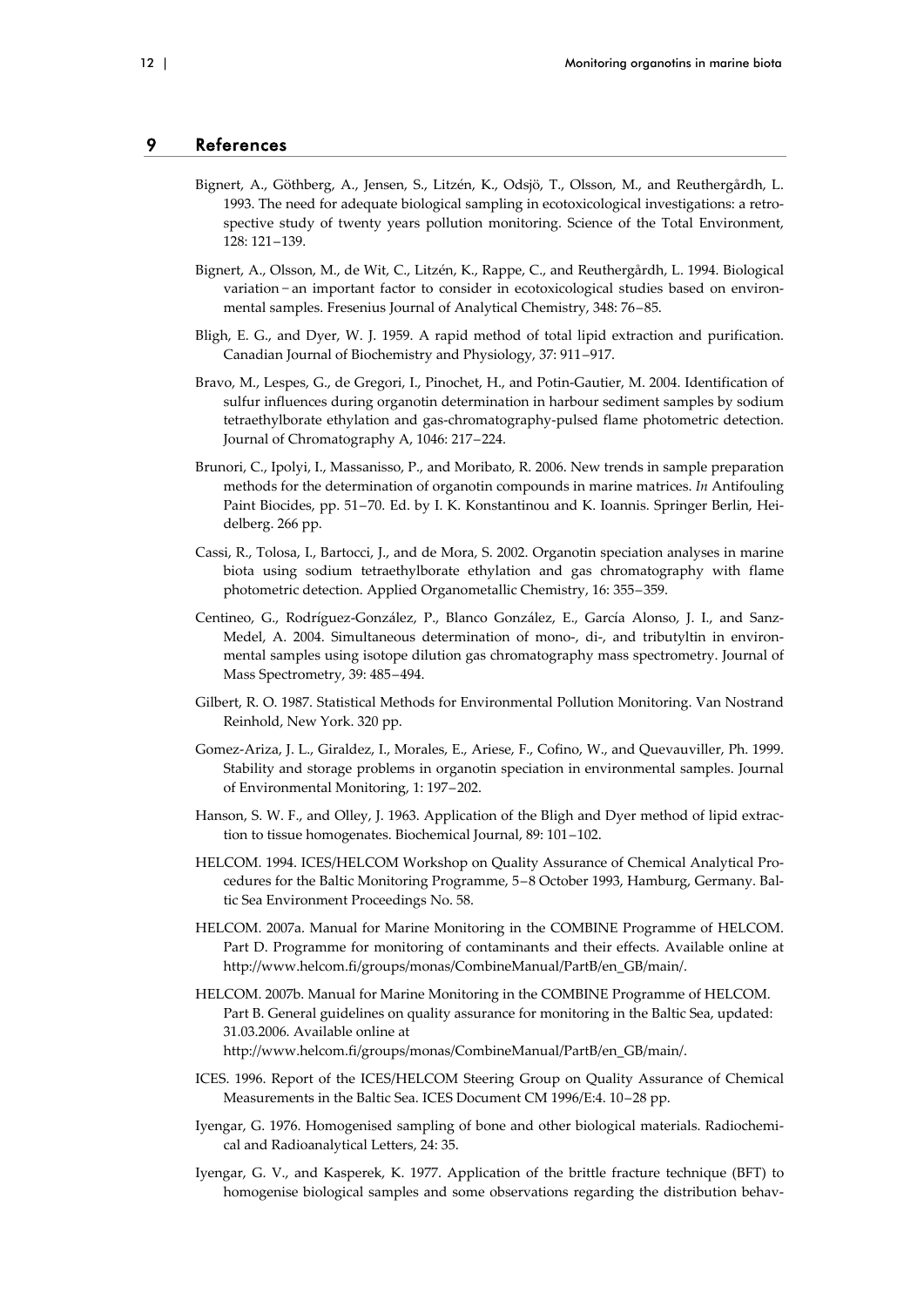iour of trace elements at different concentration levels in a biological matrix. Journal of Radioanalytical Chemistry, 39: 301–316.

- Klussmann, U., Strupp, D., and Ebing, W. 1985. Entwicklung einer Apparatur zur Homogenis‐ ierung von tiefgekühlten Pflanzenproben. Fresenius Zeitung für Analytische Chemie, 322: 456. (In German with English summary.)
- Morabito, R., Muntau, H., and Cofino, W. 1999. A new mussel certified reference material (CRM 477) for the quality control of butyltin determination in the marine environment. Journal of Environmental Monitoring, 1(1): 75–82.
- Morabito, R., Massanisso, P., and Quevauviller, P. 2000. Derivatization methods for the deter‐ mination of organotin compounds in environmental samples. Trends in Analytical Chemistry, 19(2): 113–119.
- Narasaki, H., Hou, H‐B., and Morimura, Y. 2000. Determination of organotin compounds in fish by gas chromatography–atomic absorption spectrometry using 8‐quinolinol as a complexing agent. Analytical Sciences, 16: 855–858.
- Nicholson, M. D., and Fryer, R. J. 1996. Contaminants in marine organisms: pooling strategies for monitoring mean concentrations. ICES Techniques in Marine Environmental Sciences No. 18. 30 pp.
- Nicholson, M. D., Fryer, R. J., and Larsen, J. R. 1997. Temporal trend monitoring: A robust method for analysing contaminant trend monitoring data. ICES Techniques in Marine En‐ vironmental Sciences No. 20. 12 pp.
- OSPAR. 1999. JAMP Guidelines for Monitoring Contaminants in Biota. Oslo and Paris Com‐ missions Joint Assessment and Monitoring Programme, Agreement 1999–02.
- QUASIMEME. 1992. Guidelines on Quality Assurance for Marine Measurements. Prepared by G. Topping, D. E. Wells, and B. Griepink, SOAFD Marine Laboratory, Aberdeen, Scotland.
- Quevauviller, P. 1996. The analysis of butylated tin compounds in the environment and in bio‐ logical materials. *In* Tributyltin: A Case Study of an Environmental Contaminant, pp. 62– 93. Ed. by S. J. de Mora. Cambridge University Press, Cambridge. 320 pp.
- Quevauviller, P., Borchers, U., Thompson, C., and Simonart, T. (Eds). 2008. The Water Frame‐ work Directive – Ecological and Chemical Status Monitoring. John Wiley and Sons Ltd, Chichester. 476 pp.
- Rodríguez‐González, P., García Alonso, J. I., and Sanz‐Medel, A. 2004. Development of a triple spike methodology for validation of butyltin compounds speciation analysis by isotope dilution mass spectrometry. Part 2. Study of different extraction procedures for the determination of butyltin compounds in mussel tissue CRM 477. Journal of Analytical Atomic Spectrometry, 19: 767–772.
- Roose, P. 2008. Coastal and Marine Monitoring. *In* The Water Framework Directive Ecological and Chemical Status Monitoring, pp. 103–129. Ed. by P. Quevauviller, U. Borchers, C. Thompson, and T. Simonart. John Wiley and Sons Ltd, Chichester. 476 pp.
- Roose, P., and Brinkman, U. A. Th. 2005. Monitoring organic microcontaminants in the marine environment: principles, programmes and progress. Trends in Analytical Chemistry, 24(11): 897–926.
- Smedes, F. 1999. Determination of total lipid using non‐chlorinated solvents. Analyst, 124: 1711–1718.
- Smedes, F., de Jong, A. S., and Davies, I. M. 2000. Determination of (mono-, di- and) tributyltin in sediments: analytical methods. Journal of Environmental Monitoring, 2: 541–549.
- Takeuchi, M., Mizuishi, K., and Hobo, T. 2000. Determination of organotin compounds in envi‐ ronmental samples. Analytical Sciences, 16: 349–359.
- Wahlen, R., and Catterick, T. 2003. Comparison of different liquid chromatography conditions for the separation and analysis of organotin compounds in mussel and oyster tissue by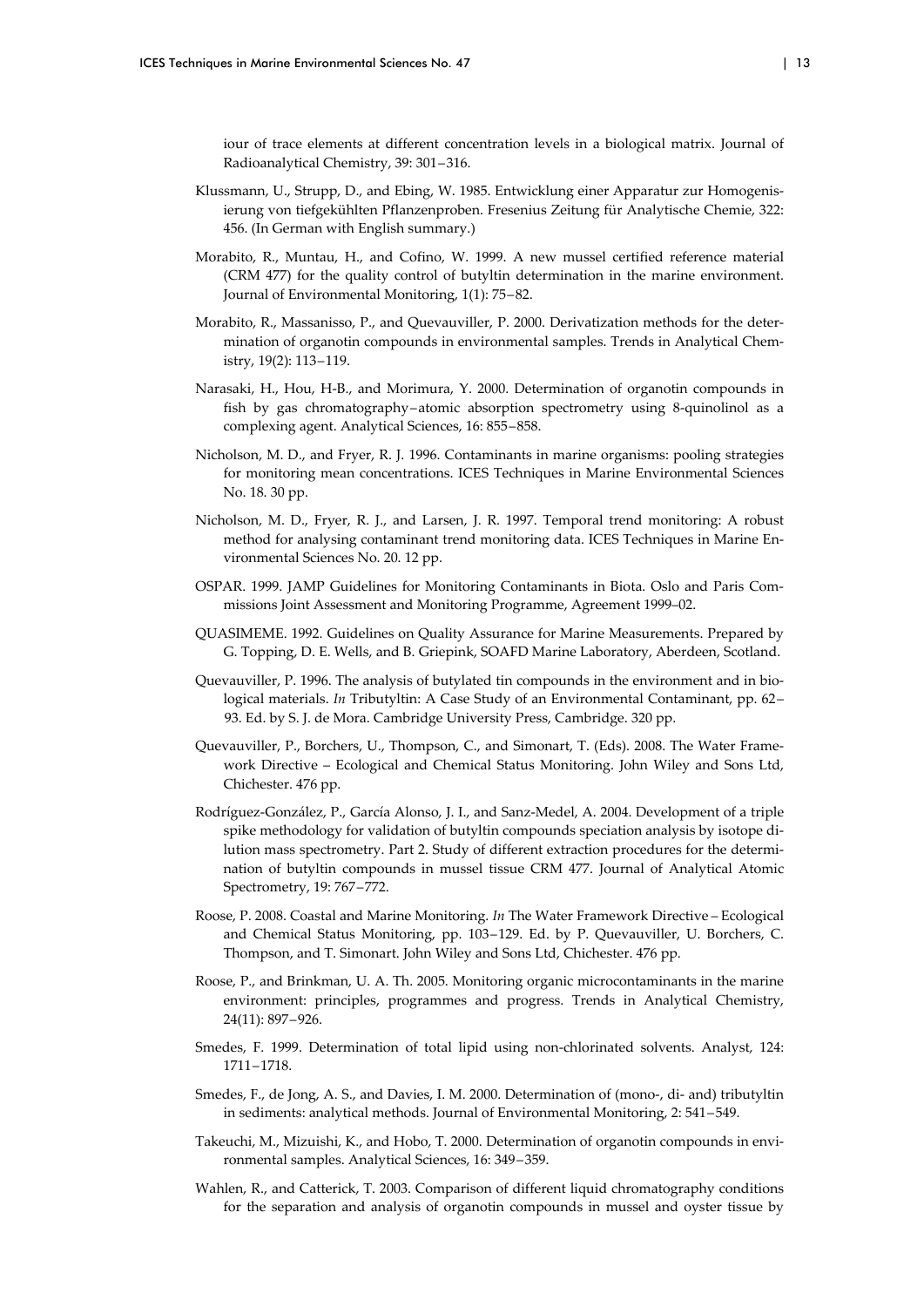liquid chromatography-inductively coupled plasma mass spectrometry. Journal of Chromatography B, 783: 221–229.

Wells, D. E. 2006. The QUASIMEME organotin studies. What can we learn? *In* Report of QUA‐ SIMEME Workshop of Organotin in Marine Materials, 15–16 March 2006, NERI, Roskilde, Denmark.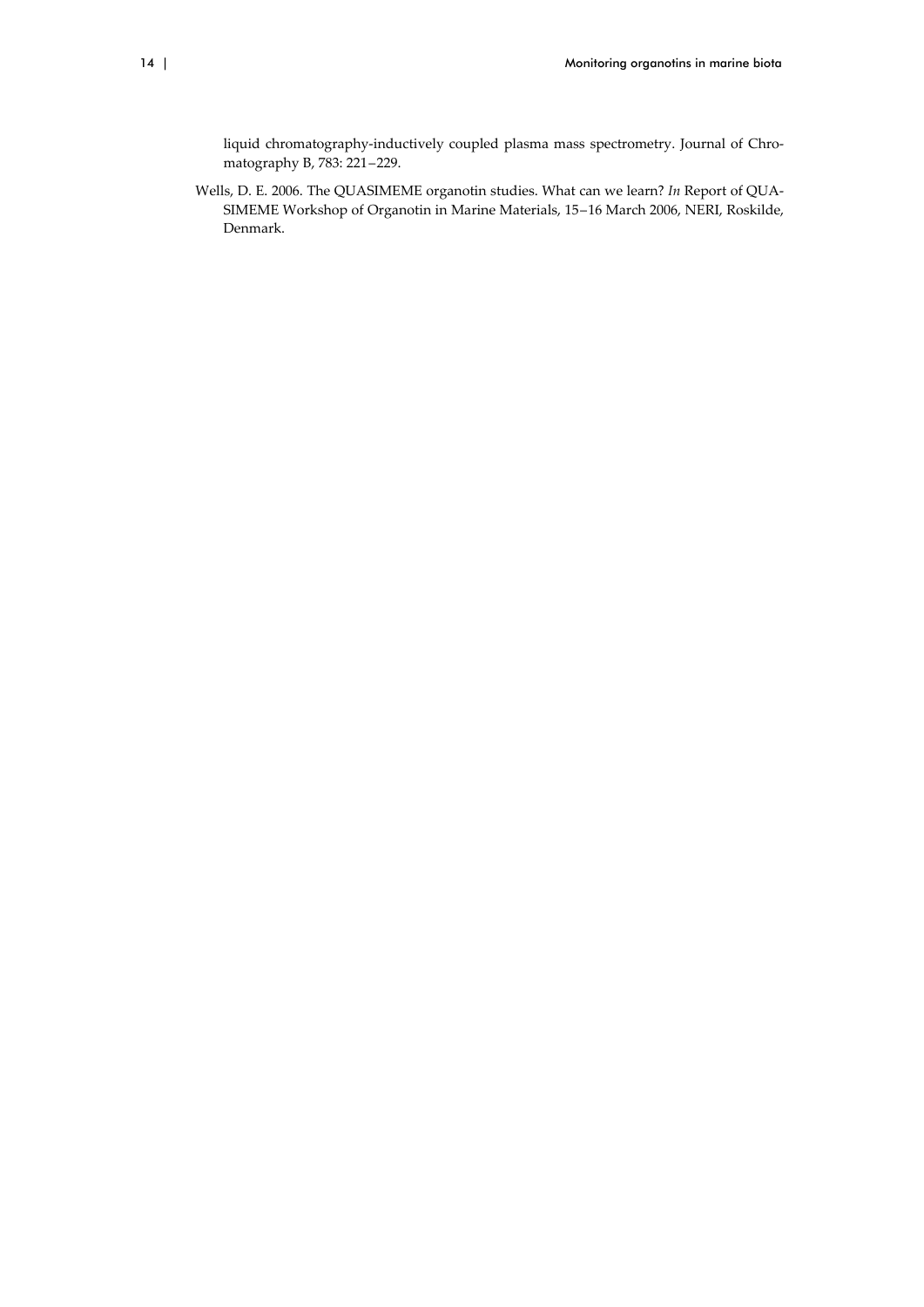## 10 Abbreviations and technical terminology

| AAS            | atomic absorption spectrometry                                  |
|----------------|-----------------------------------------------------------------|
| APCI-MS        | atmospheric pressure chemical ionization-mass spectrometry      |
| <b>CRM</b>     | certified reference material                                    |
| EIM-MS         | electron-impact mode-mass spectrometry                          |
| <b>ESI-MS</b>  | electrospray ionization-mass spectrometry                       |
| <b>FPD</b>     | flame photometric detector                                      |
| GC             | gas chromatograph                                               |
| GC-FPD         | gas chromatography-flame photometric detector                   |
| GC-ICP-MS      | gas chromatography-inductively coupled plasma-mass spectrometry |
| GC-MS          | gas chromatography-mass spectrometry                            |
| <b>GPC</b>     | gel-permeation chromatography                                   |
| <b>HPLC</b>    | high performance liquid chromatography                          |
| <b>ICP-MS</b>  | inductively coupled plasma-mass spectrometry                    |
| <b>ICP-OES</b> | inductively coupled plasma-optical emission spectrometry        |
| ID-MS          | isotope dilution-mass spectrometry                              |
| <b>LRM</b>     | laboratory reference material                                   |
| <b>MAE</b>     | microwave-assisted extraction                                   |
| <b>MS</b>      | mass spectrometry                                               |
| <b>PEEK</b>    | polyether ketone                                                |
| (P)FPD         | (pulsed) flame photometric detection                            |
| QA             | quality assurance                                               |
| <b>SPME</b>    | solid-phase micro-extraction                                    |